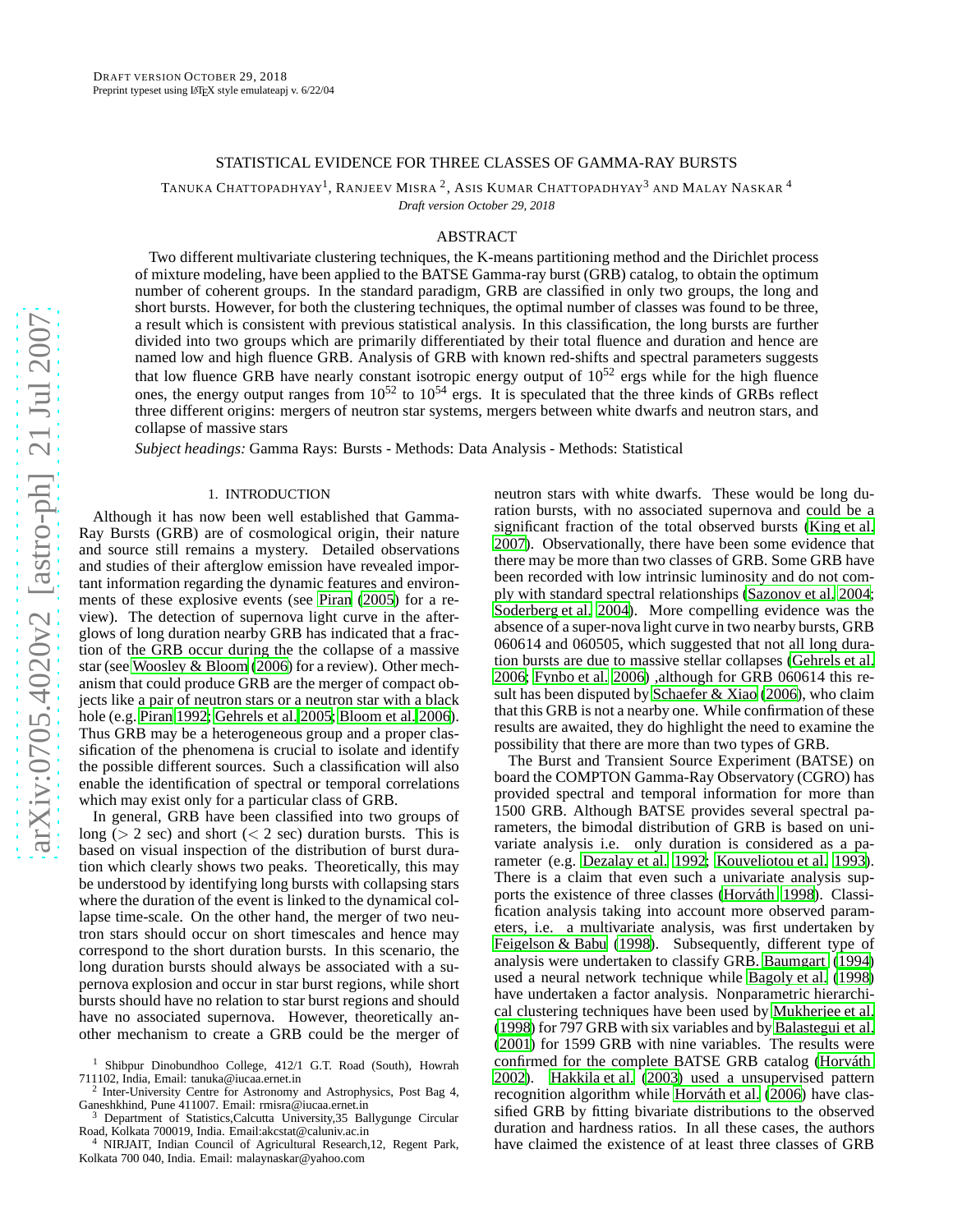although it is not clear whether the different classifications found are consistent with each other, primarily because of the different techniques and the choice of different observed parameters and data sets.

These analyses are based on the observed properties of the GRB and are hence subject to observational biases. In fact, [Hakkila et al. \(2000\)](#page-6-22) argue that such classification techniques are significantly hampered and the three classes found is probably due to such biases (see [Horváth et al. \(2006\)](#page-6-21) for a counter argument). Indeed, a proper classification should be based on intrinsic rather than observed properties. However since the number of GRB with known red-shift and uniformly measured temporal and spectral parameters is small, such an exercise is presently not possible. Although it can be argued that certain correlations between observed parameters (e.g. the positive correlation between duration and flux) cannot be entirely due to observational bias, it is difficult to ascertain whether the quantitative relationships are not affected. A prudent approach may be to treat such classification as indicative of the nature of systems which should be corroborated by theoretical expectations and further observations. Since theoretical expectations are on intrinsic properties, there is a need to estimate how these intrinsic properties cluster, given the results of a classification based on observed ones. The classification itself should be tested for robustness using different types of schemes. The result of such an analysis may guide or be supported by theoretical models. Moreover, the results can lay down the broad framework and requirements of future observations which can confirm or rule out the proposed theoretical scenario.

In this work, we use two different multivariate clustering techniques, the K-means partitioning method and the Dirichlet process of mixture modeling, to classify GRB based on their observed properties. These two schemes, which have not been used before for GRB, have the advantage that they do not follow any prior assumption about the number of homogeneous classes. The optimum classification comes out of the process itself. The two schemes allow for post classification discriminant analysis which can be used to verify the acceptability of the classification by computing classification/misclassification probabilities. More importantly, a GRB which is not in the original sample and which has only a subset of the observed properties used for the classification can be assigned a probability for it to be a member of a certain class. Thus although our analysis has been based on the BATSE catalog, GRB with known red-shifts (which have been observed by other instruments) can be assigned such probabilities and suitably classified. As we shall see, this not only provides qualitative estimation of any possible observational bias, but can constrain the intrinsic properties of the different clusters. We have selected 21 GRB with known redshifts and well constrained spectral parameters for such classifications and obtained constrains on the cluster's average luminosity.

In the next section, we briefly describe the two classification schemes and present the result of the analysis on the BATSE catalog. In §3, the classification obtained from the BATSE data are used to classify GRB with known red-shifts and inferences are made on the intrinsic properties of the different GRB groups. In §4 the work is summarized and the main results are discussed.

# 2. CLUSTERING ANALYSIS FOR GRB DATA

The BATSE catalog provides temporal and spectral information for more than 1500 GRB. The parameters include,

two measures of burst durations, the times within which 50%  $(T_{50})$  and 90%  $(T_{90})$  of the flux arrive, three peak fluxes, *P*64,*P*256,*P*<sup>1024</sup> measured in 64, 256 and 1024 ms bins respectively, four time integrated fluences  $F_1 - F_4$ , in the 20 – 50,  $50 - 100$ ,  $100 - 300$  and  $> 300$  KeV spectral channels. Many of the parameters are highly correlated and following previous works (e.g. [Mukherjee et al. 1998;](#page-6-17) [Hakkila et al. 2000\)](#page-6-22) we use the following six parameter set:  $log T_{50}$ ,  $log T_{90}$ ,  $log P_{256}$ ,  $logF_T$ ,  $logH_{32}$ ,  $logH_{321}$ , where  $F_T = F_1 + F_2 + F_3 + F_4$  is the total fluence while  $H_{32} = F_3/F_2$  and  $H_{321} = F_3/(F_1 + F_2)$  are measures of spectral hardness. The sample consists of 1594 GRB that have non-zero detections of these parameters. We have not introduced any completeness criteria (like a lower flux cutoff), since incompleteness primarily affects the short duration bursts and hence is not expected to change the qualitative results obtained. We retain the  $F_4$  flux (in the definition of  $F_T$ ), despite the uncertainties in its calibration and sensitivity, because as we discuss later in §4, the  $\gamma$ -ray flux  $>$  300 keV is expected to have important spectral information. However, this fluence is not used in the computation of spectral hardness.

#### 2.1. *Partitioning (K-means clustering) method*

Over the last several decades, different algorithms have been developed for Cluster Analysis which is used to find groups in a multivariate data set. The choice of a clustering algorithm depends both on the type of data available and on the particular purpose. Generally, clustering algorithms can be divided into two principal types viz. partitioning and hierarchical methods. A partitioning method constructs K clusters i.e. it classifies the data into K groups which together satisfy the requirement of a partition such that each group must contain at least one object and each object must belong to exactly one group. So there are at most as many groups as there are objects  $(K \le n)$ . Two different clusters cannot have any object in common and the K groups together add up to the full data set. The aim is usually to uncover a structure that is already present in the data. On the other hand, Hierarchical algorithms do not construct single partition with K clusters but they deal with all values of K in the same run. The extreme partitions with  $K = 1$  (all objects are together in one cluster)and  $K = n$  (where each object forms a separate cluster) is a part of the output. In between all values of  $K = 2, 3, \ldots n-1$ are covered in a kind of gradual transition. The only difference between  $K = r \& K = r + 1$  is that one of the r clusters splits in order to obtain  $r+1$  clusters or two of the  $(r+1)$  clusters combined to yield *r* clusters. In this method either one starts with  $K = n$  and move hierarchically downwards where at each step two clusters are merged depending on similarity until only one is left i.e.  $K = 1$  (agglomerative) or the reverse way where one starts with  $K = 1$  and moves upwards where at each step one cluster is divided into two (depending on dissimilarity) until  $K = n$  (divisive). Most of the previous works on GRB (e.g. [Mukherjee et al. 1998;](#page-6-17) [Hakkila et al.](#page-6-22) [2000;](#page-6-22) [Balastegui et al. 2001\)](#page-6-18) have been based on hierarchical clustering. However, for GRB classification, a partitioning method may be more applicable because (a) it tries to select the best clustering with K groups which is not the goal of a hierarchical method, (b) a hierarchical method can never repair what was done in previous steps and (c) partitioning methods are designed to group items rather than variables into a collection of K clusters.

In this work, we apply the K- means method of [MacQueen](#page-6-23) [\(1967\)](#page-6-23) which is probably the most widely technique, to the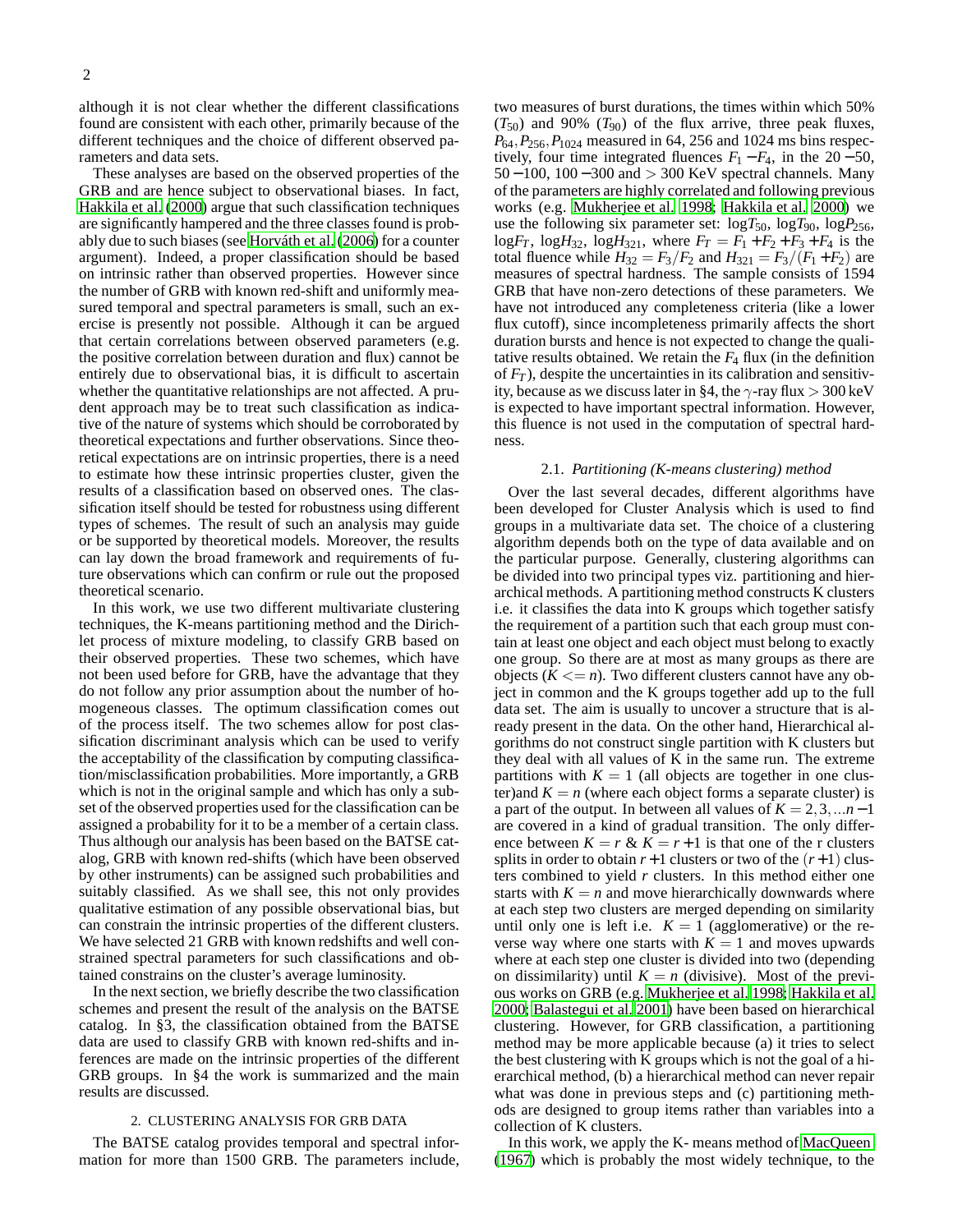

<span id="page-2-0"></span>FIG. 1. — The distortion curve  $d'_{K}$  and the transformed jump curve  $J_{K}$  for different number of clusters. The largest value of  $J_K$  and the leveling of  $d_K$ indicates that for the K-means clustering technique the optimal number of clusters is three.

BATSE catalog. For this method, the optimum value of K can be obtained in different ways [\(Hartigan 1975\)](#page-6-24). This is done by computing for each cluster formation ( i.e for number of clusters  $K = 2,3,4..$ ) a distance measure  $d_K =$  $(1/p)min_{x}E[(x_K-c_K)(x_K-c_K)]$  which is defined as the distance of the  $x_K$  vector (values of the parameters) from the center of a cluster  $c_K$  (which is estimated as mean value).  $p$  is the order of the  $x_K$  vector, i.e. the number of parameters which for our case is six. If  $d'_{K}$  is the estimate of  $d_{K}$  at the  $K^{th}$  point, then  $d'_{K}$  is the minimum achievable distortion associated with fitting K centers to the data. A natural way of choosing the number of clusters is to plot  $d'_{K}$  versus K and look for the resulting distortion curve. This curve will monotonically decrease with increasing K, till K is greater than true number of clusters, after which the curve will level off with a smaller slope. This is expected since adding more clusters beyond the true number, will simply create partitions within a group. According to [Sugar & James](#page-6-25) [\(2003\)](#page-6-25) it is more illustrative to consider the transformation of the distortion curve to an appropriate negative power,  $J_K = (d_K^{\prime-(p/2)} - d_{K-1}^{\prime-(p/2)})$  $K^{-1}$  (*K*<sup>−1</sup>), which will exhibit a sharp "jump" when K equals the true number of clusters. The optimum number of clusters is the value of K at which the distortion curve levels off as well as its value associated with the largest jump for the transformed curve.

Fig [1](#page-2-0) shows the distortion curve and transformed jump curve for the analysis of the BATSE data. The leveling of the distortion curve and the shape of the jump function strongly suggests that the optimum number of clusters is greater than two and is likely to be three. The group means and the standard errors for the six parameters for three cluster classification, are tabulated in Table [1.](#page-2-1) Cluster I with 423 members has an average  $\langle T_{90} \rangle \sim 0.5$  s can be clearly identified with the short duration bursts. The long duration bursts are cleanly separated into two clusters (clusters 2 and 3) with 622 and 549

<span id="page-2-1"></span>TABLE 1 AVERAGE CLUSTER PROPERTIES BASED ON K-MEANS CLASSIFICATION

| Parameters                                                                                                               | Cluster I                                                                               | Cluster II                                                                             | Cluster III                                                                          |
|--------------------------------------------------------------------------------------------------------------------------|-----------------------------------------------------------------------------------------|----------------------------------------------------------------------------------------|--------------------------------------------------------------------------------------|
| $T_{50}$ (sec)<br>$T_{90}$ (sec)<br>$P_{256}$ (#/cm <sup>2</sup> /sec)<br>$F_T$ ( $\times 10^{-6}$ ergs/sec)<br>$H_{32}$ | $0.19 \pm 0.01$<br>$0.50 \pm 0.02$<br>$1.66 + 0.08$<br>$0.62 + 0.04$<br>$5.50 \pm 0.13$ | $5.37 + 0.25$<br>$15.85 \pm 0.73$<br>$1.26 + 0.06$<br>$2.34 + 0.11$<br>$2.45 \pm 0.06$ | $22.9 + 1.0$<br>$63.1 \pm 2.9$<br>$2.88 + 0.13$<br>$17.8 \pm 0.8$<br>$3.16 \pm 0.07$ |
| $H_{321}$                                                                                                                | $3.39 \pm 0.08$                                                                         | $1.32 + 0.03$                                                                          | $1.78 \pm 0.04$                                                                      |

NOTE. — Errors quoted are standard errors. The number of members are 423, 622 and 549 for Clusters I,II and III respectively.

<span id="page-2-2"></span>TABLE 2 DISCRIMINANT ANALYSIS FOR THE K-MEANS CLASSIFICATION

|                                                   |          | Cluster I Cluster II Cluster III |           |
|---------------------------------------------------|----------|----------------------------------|-----------|
| Cluster $I^*$<br>Cluster $H^*$<br>$Cluster III^*$ | 417<br>6 | 28<br>578<br>21                  | 23<br>526 |
| Total                                             | 423      | 622                              | 549       |

NOTE. — Clusters I,II and III, are the clusters obtained from the K-means classification. Clusters *I*<sup>\*</sup>,*II*<sup>\*</sup> and *III*<sup>\*</sup> are the clusters to which the GRB were assigned by the Discriminant analysis.

### members.

Once the optimum classification (clustering) is obtained, using a process called Discrimination Analysis [Johnson](#page-6-26) [\(1996\)](#page-6-26), one can verify the acceptability of the classification by computing classification/misclassification probabilities for the different GRB. Although the K-means clustering method is purely a data analytic method, for classification it may be necessary to assume that the underlying distribution is Multivariate Normal. In this standard procedure, using the probability density functions in parameter space for the different clusters, one can assign an object (in this case a GRB) to be a member of a certain class. If the original classification was robust, then every GRB should be classified again as a member of the same class that it was before. If a significant number of objects are not reclassified then that would mean that the original classification was not stable and hence not trustworthy. Table [2](#page-2-2) show the result of a Discrimination Analysis, where the columns represent how the GRB of a cluster were assigned by the analysis. The fraction of correct classification is 0.954 which implies that the classification is indeed robust.

#### 2.2. *Dirichlet process model based clustering*

The standard approach to model-based clustering analysis, is based on modeling by finite mixture of parametric distributions. For example, [Mukherjee et al. \(1998\)](#page-6-17) used such a model based approach to analyze GRB data where they assumed that the GRB population consists of mixture of multivariate Gaussian classes. The number of classes is, however, determined from an initial classification method (e.g. via agglomerative hierarchical clustering). The Dirichlet process model based clustering is more general and avoids the assumption of known number of possible classes. Since this method is less commonly used as compared to the K-means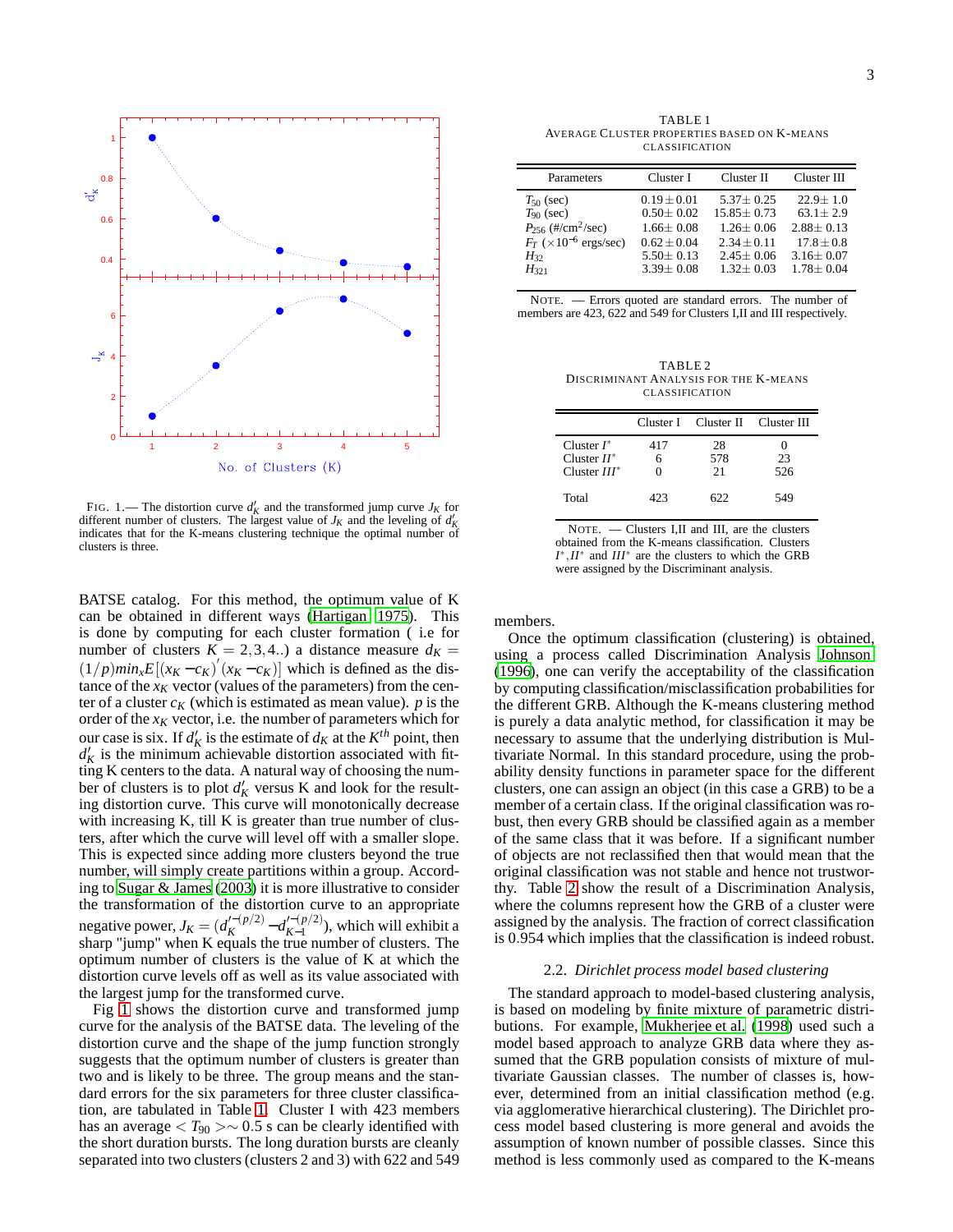technique, we describe here the basic concept on the analysis in more detail.

The Dirichlet process avoids a prior assumption of the number of classes by applying a Bayesian nonparametric modeling of the unknown distribution for the multi component data. In this particular case the six component GRB data can be represented by  $x_i$  =  $(\log T_{50}, \log T_{90}, \log F_T, \log P_{256}, \log H_{321}, \log H_{32})', i =$  $1, 2, \ldots, n$ . More specifically,  $x_i$  is assumed to follow a multivariate normal distribution whose mean vector is generated from a Dirichlet Process (DP). Following [Escober & West](#page-6-27) [\(1995](#page-6-27)), the method is best conceptualized by representing the model as

$$
x_i|\mu_i, \Sigma \sim \text{MVN}(\mu_i, \Sigma), \quad i = 1, 2, \dots, n; \n\mu_i|G \sim G; \quad G \sim DP(\alpha G_0)
$$
\n(1)

where MVN means multivariate normal distribution, *G* is a discrete measure of the unknown distribution,  $\alpha$  is the precision parameter and  $G_0$  is a known base measure distribution. Since *G* is discrete, there can be ties among the  $\mu_i$ 's , which can also be seen from polya urn representation of [Blackwell & MacQueen \(1973\)](#page-6-28) as

<span id="page-3-0"></span>
$$
\mu_i|\mu_1, \mu_2, \dots, \mu_{i-1} \sim \frac{\alpha}{\alpha + i - 1} G_0 + \frac{1}{\alpha + i - 1} \sum_{h=1}^{i-1} \delta(\mu_h) \quad (2)
$$

where  $\delta(x)$  is the distribution concentrated at the single point *x*. It is evident from Eqn. [\(2\)](#page-3-0) that  $\mu_i$  are marginally sampled from *G*<sup>0</sup> with positive probability and that some of the  $\mu_i$ 's are identical. Thus, a partition of  $S = \{1, 2, ..., n\}$  can be formed by defining classes under the relation that  $\mu_i$  belongs to the  $j^{th}$  class if and only if  $\mu_i = \mu_j, j = 1, 2, \dots, k$ , *k* being the number of distinct  $\mu_i$ 's  $i = 1, 2, \ldots, n$ . This induces a certain posterior distribution of *S* and a posterior inference can then be used to provide clustering procedure. There are various algorithms available to obtain the posterior partitions of *S* which are useful for making inferences on clustering of  $x_1, x_2, \ldots, x_n$ . We implement the independent and identically distributed Weighted Chinese Restaurant (iidWCR) algorithm (see [Ishwaran & Takahara 2002](#page-6-29)) which comes from its use of the partition distribution of *S*. Let  $p = \{C_1, C_2, \ldots, C_{n(p)}\}$  be a partition of size  $n(p)$  of *S*, where each  $C_i$  contains  $e_i$  elements. Assuming  $G_0$  as the multivariate normal with mean vector  $m$  and covariance matrix  $B_0$  and denoting  $N_p(x; \mu, \Sigma) = (2\pi)^{-\frac{p}{2}} |\Sigma|^{-\frac{1}{2}} exp[-\frac{1}{2}(x-\mu)'\Sigma^{-1}(x-\mu)]$ as the density of a *p*-component multivariate normal distribution, the iidWCR algorithm for inducing posterior partition of *S* consists of following steps:

- *Step 1:* Assign  $p_1 = \{1\}$  and the corresponding importance weight  $\lambda(1) = N_6(x_1; m, \Sigma_0 + B_0)$  where  $\Sigma_0$  is the initial estimate of Σ.
- *Step r:* Given  $p_{r-1}$ , compute  $\Sigma_{r-1}$  from  $x_1, x_2, \ldots, x_{r-1}$ . Create  $p_r$  by assigning label  $r$  to a new set with probability  $\frac{\alpha}{(\alpha+r-1)\lambda(r)} \times N_6(x_r;m,\Sigma_{r-1}+B_0)$ . Otherwise, assign label *r* to an existing set *Cj*,*r*−<sup>1</sup> with probability  $\frac{e_{j,r-1}}{(\alpha+r-1)\lambda(r)} \times N_6(x_r;\mu_{j,r-1},\Sigma_{j,r-1})$  where  $\Sigma_{j,r-1} = (B_0^{-1} + e_{j,r-1} \Sigma_{r-1}^{-1})^{-1}$  and  $\mu_{j,r-1} = \Sigma_{j,r-1} (B_0^{-1} +$  $e_{j,r-1} \sum_{r=1}^{-1} \overline{x}_{j,r-1}$ ). Note that  $e_{j,r-1}$  and  $\overline{x}_{j,r-1}$  are the number of elements and observed mean in *Cj*,*r*−<sup>1</sup> respectively and  $\lambda(r)$  is the normalizing constant.

<span id="page-3-2"></span>TABLE 3 AVERAGE CLUSTER PROPERTIES BASED ON THE DIRICHLET MIXTURE MODELING METHOD

| Parameters                         | Cluster I       | Cluster II       | Cluster III      |
|------------------------------------|-----------------|------------------|------------------|
| $T_{50}$ (sec)                     | $0.31 \pm 0.02$ | $6.76 \pm 0.31$  | $16.22 \pm 1.50$ |
| $T_{90}$ (sec)                     | $0.45 \pm 0.03$ | $19.05 \pm 0.88$ | $43.65 \pm 3.02$ |
| $P_{256}$ (#/cm <sup>2</sup> /sec) | $1.66 + 0.08$   | $1.35 + 0.03$    | $4.79 + 0.33$    |
| $F_T$ ( $\times 10^{-6}$ ergs/sec) | $0.89 \pm 0.06$ | $3.46 + 0.08$    | $18.2 \pm 0.2$   |
| $H_{32}$                           | $4.68 \pm 0.22$ | $2.82 \pm 0.06$  | $3.31 \pm 0.15$  |
| $H_{321}$                          | $2.75 + 0.13$   | $1.58 + 0.04$    | $1.86 \pm 0.09$  |

NOTE. — Errors quoted are standard errors. The number of members are 409, 892 and 293 for Clusters I,II and III respectively.

Running step 1 followed by step *r* for  $r = 2,3,...,n$  gives a draw from posterior partition of *S*. This *n* − *step* draw, in fact, provides an iid sample from WCR density given by

$$
g(p) = \frac{f(x|p)\pi(p)}{\Delta(p)}\tag{3}
$$

where  $\pi(p)$  is the prior density of *p*, f(.) is the density of *x* and  $\Delta(p) = \lambda(1) \times \lambda(2) \times \ldots \times \lambda(n)$  is the importance weight. Repeating the above algorithm *B* times, one can ob- $\tan p^1, p^2, \ldots, p^B$  iid sample observations from posterior partition of *S*. Based on these sample observations, Monte Carlo method can be devised to estimate  $E\{n(p)\}\$ , the expected number of clusters, as

<span id="page-3-1"></span>
$$
E\widehat{\{n(p)\}} \approx \frac{\sum_{b=1}^{B} n(p^b) \Delta(p^b)}{\sum_{b=1}^{B} \Delta(p^b)}
$$
(4)

The key advantages of using this Dirichlet process modelbased clustering are that the underlying distribution of *xi*'s and the number of clusters are unknown. Moreover, one can provide an estimate of the expected number of clusters by using Eqn. [\(4\)](#page-3-1).

For fitting the model, we used  $\alpha = 1.0$  and a flat prior  $G_0 \sim N_6(0, \sigma^2 I)$  with  $\sigma^2 = 1000$ . The initial value of  $\Sigma$ ,  $\Sigma_0$  is obtained as the sample covariance matrix. We applied the iidWCR algorithm for  $B = 1000$  to obtain the estimate of the number of clusters. Three classes were obtained consistent with the results from the K-means technique. In Table [3](#page-3-2) the mean values of the parameters with errors are tabulated. The values are consistent with those found from the K-means method. The number of members of cluster II, 892 is somewhat larger than what was found by the K-means method, 622, but considering the different nature and approach of the two techniques, such differences are perhaps expected. In summary, these two independent clustering techniques indicate that there are three classes of GRB with qualitatively similar properties.

### 3. CLASSIFICATION OF GRB WITH KNOWN RED-SHIFT

Although the classification described in the previous section is based on six GRB parameters the segregation of the classes can be visualized using the total fluence, *F<sup>T</sup>* and the duration, *T*90. This is illustrated in Fig [\(2\)](#page-4-0) which shows *F<sup>T</sup>* versus  $T_{90}$  for the members of the three clusters obtained using the K-means technique. The Dirichlet process model gives qualitatively similar results. The solid line representing  $T_{90} = 2$  sec, differentiates the members of Cluster I (marked by triangles) with those of Cluster II (marked by filled circles).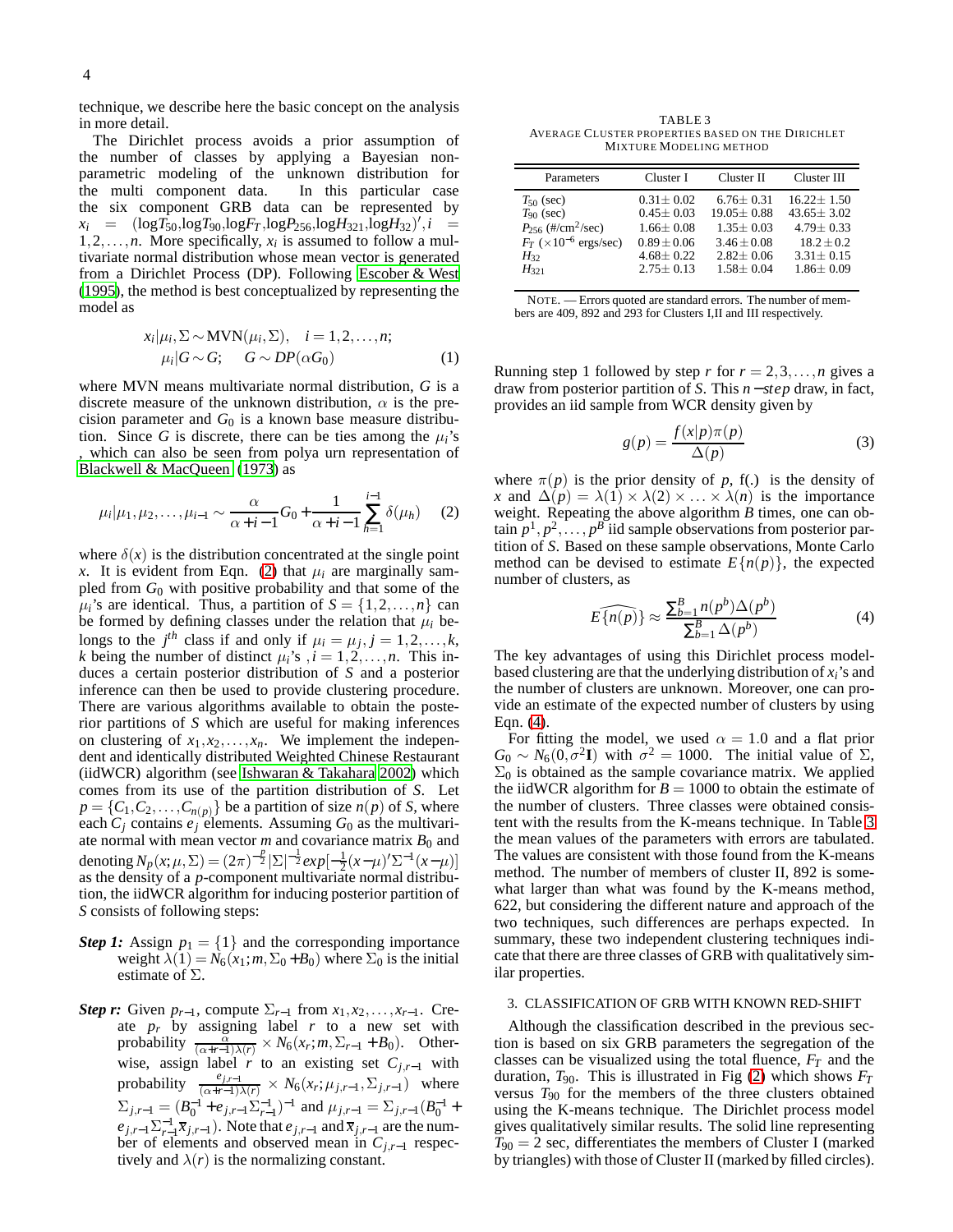$10<sup>2</sup>$  $10$  $10<sup>1</sup>$  $\rm{F}_{r}$  (ergs/cm<sup>2</sup>)  $10<sup>°</sup>$  $10<sup>1</sup>$ 10  $0.01$  $100$  $1000$  $0.1$  $10$  $T_{90}$  (sec)

<span id="page-4-0"></span>FIG. 2.— The fluence  $F_T$  in ergs/cm<sup>2</sup> versus the duration  $T_{90}$  in seconds for members of Cluster I (triangles), II (solid circles) and III (open circles) from the K-means clustering method. The solid lines represent  $T_{90} = 2$ s and  $F_T =$  $1.6 \times 10^{-4}/T_{90}$  ergs/cm<sup>2</sup> which qualitatively separate the three groups. The solid squares represent eight GRB detected by BATSE for which redshifts are also measured (e.g. [Bagoly et al. 2003\)](#page-6-30).

Thus Cluster I is consistent with the standard classification of short duration bursts. The standard long duration bursts (with  $T_{90} > 2$  s) are further classified into two groups with one of them (members of Cluster III, marked using open circles) having typically higher fluence. Thus we have named members of Cluster II and III as low and high fluence GRB. The solid line representing  $F_T = 1.6 \times 10^{-4} / T_{90}$  ergs/cm<sup>2</sup> qualitatively separates two groups. There are eight GRB detected by BATSE for which there are redshift estimates (e.g. [Bagoly et al. 2003\)](#page-6-30). These are marked by squares in Figure 2. Six of them are in Cluster III while two are close to the demarking line. One of these GRB (980425) is at a low redshift  $(z = 0.0085)$  and is associated with a supernova.

To identify a GRB with a known red-shift as a member of a cluster, broad band coverage of the prompt emission is required in order to correctly estimate the total fluence  $F_T$ , which BATSE would have observed for the burst. This is particularly important, when the peak of the energy spectrum of a GRB is at high energies > 300 keV. [Amati et al.](#page-6-31) [\(2002\)](#page-6-31) analyzed GRB with known red-shifts and well constraned spectral parameters over a broad energy range and discovered that the intrinsic (i.e. red-shift corrected) peak of the energy spectrum, *E<sup>p</sup>* correlates with the isotropic energy output, *Eiso*. Apart from being a stringent condition and test for any theoretical model that describes the GRB prompt emission, this empirical relation highlights the possibility that GRB can be used to probe and constrain the expansion of the Universe at early times. [Ghirlanda et al. \(2004\)](#page-6-32) added more GRB to the sample and found that the the beaming corrected luminosity, *E* has a tighter correlation with  $E_p$  than the isotropic one. Nevertheless, there is still significant dispersion in the relationship which needs to be explained. In order to see how the



<span id="page-4-1"></span>FIG. 3.— The fluence  $F_T$  in ergs/cm<sup>2</sup> versus the duration  $T_{90}$  in seconds for 21 GRB (filled circles) with known redshifts taken from [Ghirlanda et al.](#page-6-32) [\(2004](#page-6-32)) and references therein. The solid lines represent  $T_{90} = 2s$  and  $F_T =$  $1.6 \times 10^{-4}/T_{90}$  which qualitatively distinguish the three clusters (Fig [2\)](#page-4-0). For each GRB, the dotted lines represent the predicted fluence and duration if it was located at a redshift range  $0.1 < z < 5$ . The open triangles represent the predicted fluence and duration if the GRB were located at redshift  $z = 1$ . These predicted values allow for the classification of the GRB into members of Cluster II and III.

classification found in this work affects such relationship, we have used 21 GRB listed in Table 1 of [Ghirlanda et al.](#page-6-32) [\(2004\)](#page-6-32) that have well measured temporal and spectral parameters. The total fluence  $F_T$  versus the duration  $T_{90}$  for these GRB are plotted in Fig. [\(3\)](#page-4-1) (filled circles). Overlaid on the plot are the two solid lines  $F_T = 1.6 \times 10^{-4} / T_{90}$  ergs and  $T_{90} = 2$ s which qualitatively segregate the three clusters (Fig [2\)](#page-4-0). Most of the GRB have high fluence and are of long duration (consistent with them being members of Cluster III) which is probably a selection effect. Two of the GRB have  $F_T < 1.6 \times 10^{-4}/T_{90}$ ergs/cm<sup>2</sup> and are probably members of Cluster II. However, there are three GRB with  $F_T \sim 1.6 \times 10^{-4} / T_{90}$  ergs/cm<sup>2</sup> and hence there is an ambiguity about their classification. For each GRB, a corresponding dotted line is plotted in Fig [\(3\)](#page-4-1) which shows the variation of the observed  $F_T$  versus  $\overline{T}_{90}$  if the same GRB was located at different red-shifts. The lines are drawn for a red-shift range  $0.1 < z < 5.0$  for a  $\Lambda$  CDM cosmology with  $\Omega_{\Lambda} = 0.7$  and Hubble parameter  $H = 65$ km/s/Mpc. It is interesting to note that the red-shift trajectories for the high fluence GRB in general do not cross the  $F_T = 1.6 \times 10^{-4} / T_{90}$  line. In other words, if these GRB were located at a wide range of red-shifts, their observed fluence would have been  $F_T > 1.6 \times 10^{-4} / T_{90}$  and hence they would have been classified as members of Cluster III. On the other hand there are six GRB whose red-shift trajectories mostly lie below the de-marking line. Their observed fluence would be  $F_T < 1.6 \times 10^{-4}/T_{90}$  for a wide range of red-shifts and hence they would be classified as members of Cluster II. The open triangles in the Figure mark the positions of the GRBs if they were all located at a red-shift,  $z = 1.0$ . In this rep-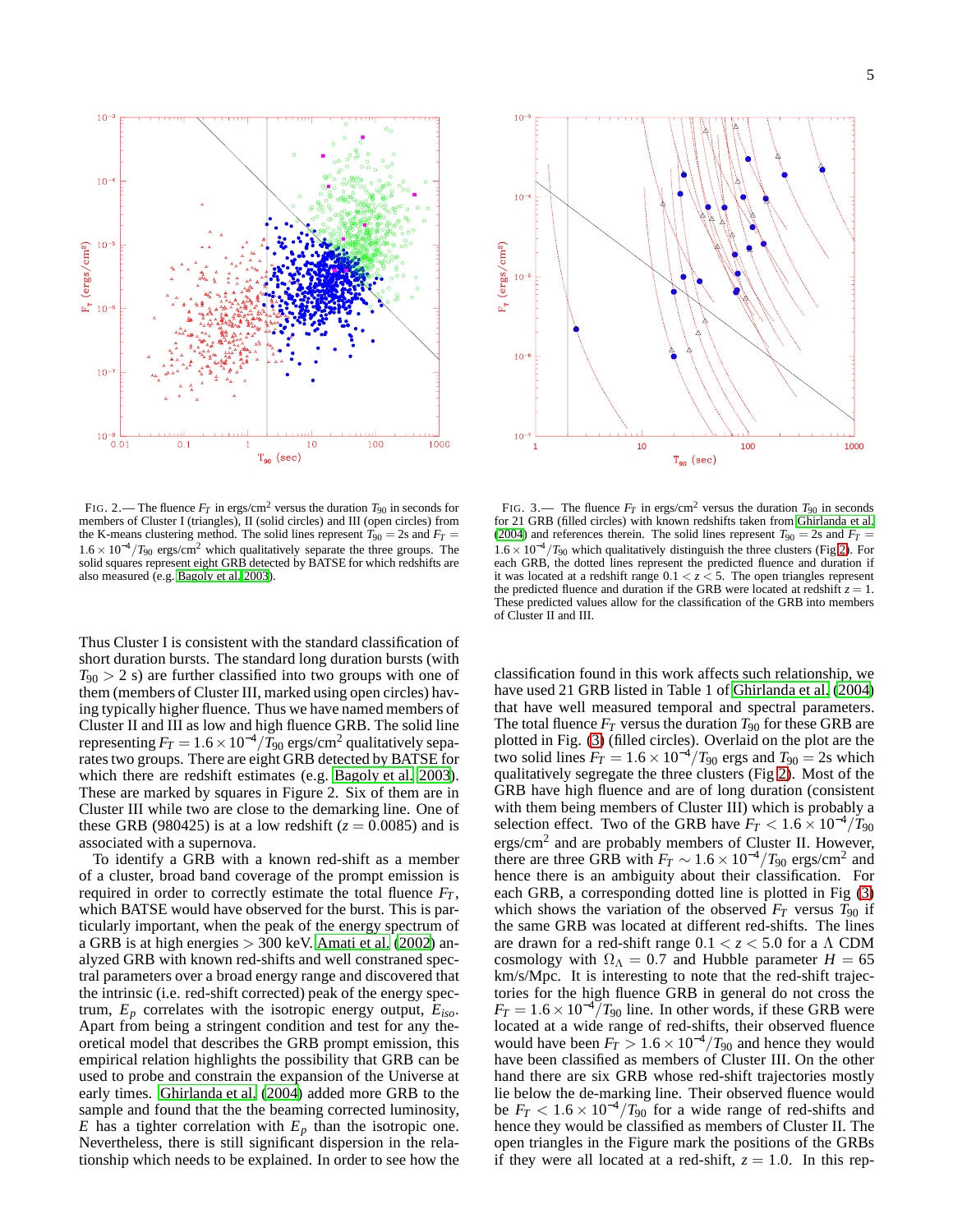

<span id="page-5-0"></span>FIG. 4.— The intrinsic (red-shift corrected) peak of the energy flux, *Epeak* versus the isotropic energy output for 21 GRB with well defined spectral parameters [\(Amati et al. 2002](#page-6-31); [Ghirlanda et al. 2004\)](#page-6-32). GRB that are members of Cluster II (triangles) have isotropic energy output of nearly  $10^{52}$  ergs, while members of Cluster III (circles) have a much wider range of energy output.

resentation, the GRB are more clearly segregated into Clusters II and III with five of them having a predicted fluence less than  $F_T > 1.6 \times 10^{-4} / T_{90}$  with the others being significantly brighter. This strongly suggests that the classification described in this work is not due to observational bias arising from the use of observed parameters instead of intrinsic ones.

We classify the 21 GRB according to their predicted observed fluence and duration if they were situated at  $z = 1$ . In this scheme, five GRBs are classified as members of Cluster II while the remaining 18 are identified as members of Cluster III. Fig [\(4\)](#page-5-0) shows the variation of the intrinsic energy peak *Epeak* versus the isotropic energy realized, *Eiso*, which is the correlation discovered by [Amati et al. \(2002\)](#page-6-31). GRB identified as Cluster I are marked as triangles while those belonging to Cluster III are represented by filled circles. GRB belonging to Cluster II all have an isotropic energy output close to  $\sim 10^{52}$ ergs, while those belonging to Cluster III span a much larger range of energy  $10^{52-54}$  ergs and roughly follow the  $E_p - E_{iso}$ correlation. Although the number of GRB in this sample is small, this segregation of the GRB in intrinsic parameter space is a another indication that the classification is robust and perhaps not due to observational bias. Most of the members of Cluster III have a rest frame peak energy *Epeak* > 300 keV and hence would have had significant flux in the highest energy channel of BATSE, i.e. *F*4. Thus, the retention of *F*<sup>4</sup> in the classification analysis of §2 is important even though there is systematic uncertainty in the measured value of the fluence. Indeed, if  $F_4$  is not taken into account the evidence for three clusters in the BATSE sample decreases.

### 4. SUMMARY AND DISCUSSION

Two multivariate clustering techniques, the K-means partitioning method and the Dirichlet process of mixture modeling, have been applied for the first time to the BATSE Gamma-ray burst (GRB) catalog. These two schemes do not make any a priori assumptions about the number of clusters, but instead provide quantitative estimate of the optimal number of groups. The jump curve for the K-means partitioning method suggests that this optimal number is three which is further supported with the value of the expected number of clusters,  $E\{n(p)\}\)$ , obtained using Dirichlet process of mixture modeling. The two techniques group the GRBs in qualitatively similar classes, which can be described as short bursts ( $T_{90}$  < 2 s, Cluster I), long duration, low fluence bursts  $(F_T < 1.6 \times 10^{-4} / T_{90} \text{ ergs/cm}^2,$  Cluster II) and long duration, high fluence bursts ( $F_T > 1.6 \times 10^{-4} / T_{90}$  ergs/cm<sup>2</sup>, Cluster III).

To estimate how such a classification, based on observed spectral and temporal parameters, can arise from intrinsic GRB properties, a sample of 21 GRB with known red-shifts and well constrained spectral parameters, are classified within this scheme. The observed total fluence,  $F_T$  and duration  $T_{90}$ for these GRBs if they were located at different red-shifts  $(0.1 < z < 5)$  were estimated. For 16 of the 21 GRB, the estimated fluence would have satisfied  $F_T > 1.6 \times 10^{-4}/T_{90}$ ergs/cm<sup>2</sup> for nearly the entire range of red-shift space and hence they were classified as high fluence bursts. This invariance in red-shift, indicates that the classification scheme is not strongly effected by observational bias and by the use of observed parameters instead of intrinsic ones. For five GRB, classified as low fluence bursts, the predicted fluence  $F_T < 1.6 \times 10^{-4}/T_{90}$  for a significant fraction of the red-shift space, which again signifies the physical nature of the classification. Based on the classification of these GRB with known red-shift, it can be inferred that the low fluence GRB have a nearly constant isotropic Energy output of  $10^{52}$  ergs and have an intrinsic (red-shift corrected) duration of  $T_{90} \sim 2-30$  secs. On the other hand, the high fluence GRB (Cluster III) have a much wider range of isotropic energy output  $10^{52-54}$  ergs and a corresponding wide range of intrinsic durations 10 - 500 secs.

We note with caution that the number of GRB with known red-shifts, used for this analysis is small and a much larger sample is required before concrete conclusions can be drawn. It is also important, for this analysis, to have well constrained spectral parameters of these GRB. In particular, the peak of the energy fluxes,  $E_p$  are required to be well estimated and since for high energetic sources  $E_p > 300$  keV, it is imperative to have well calibrated high energy information. Indeed, if the highest energy channel of the BATSE measurement is not taken into account, the significance of the classification is smaller.

The classification presented here, needs to be supported by theoretical considerations. It is tempting to identify the low fluence GRB with neutron star-white dwarf mergers [\(King et al. 2007\)](#page-6-5) and the higher fluences ones with massive stellar collapse. The near constancy of the isotropic energy output of low fluence bursts, seem to be consistent with them being neutron star-white dwarf mergers. Since both neutron stars and white dwarfs do not have significant mass variations, their initial conditions for the binary merger could be similar, leading to the nearly constant energy output. Moreover, their merger time may also be typically smaller than massive stellar collapse time-scales, which is consistent with the shorter intrinsic duration 2 − 30 s, found in this work. On the other hand, the energy output and duration of GRB induced by